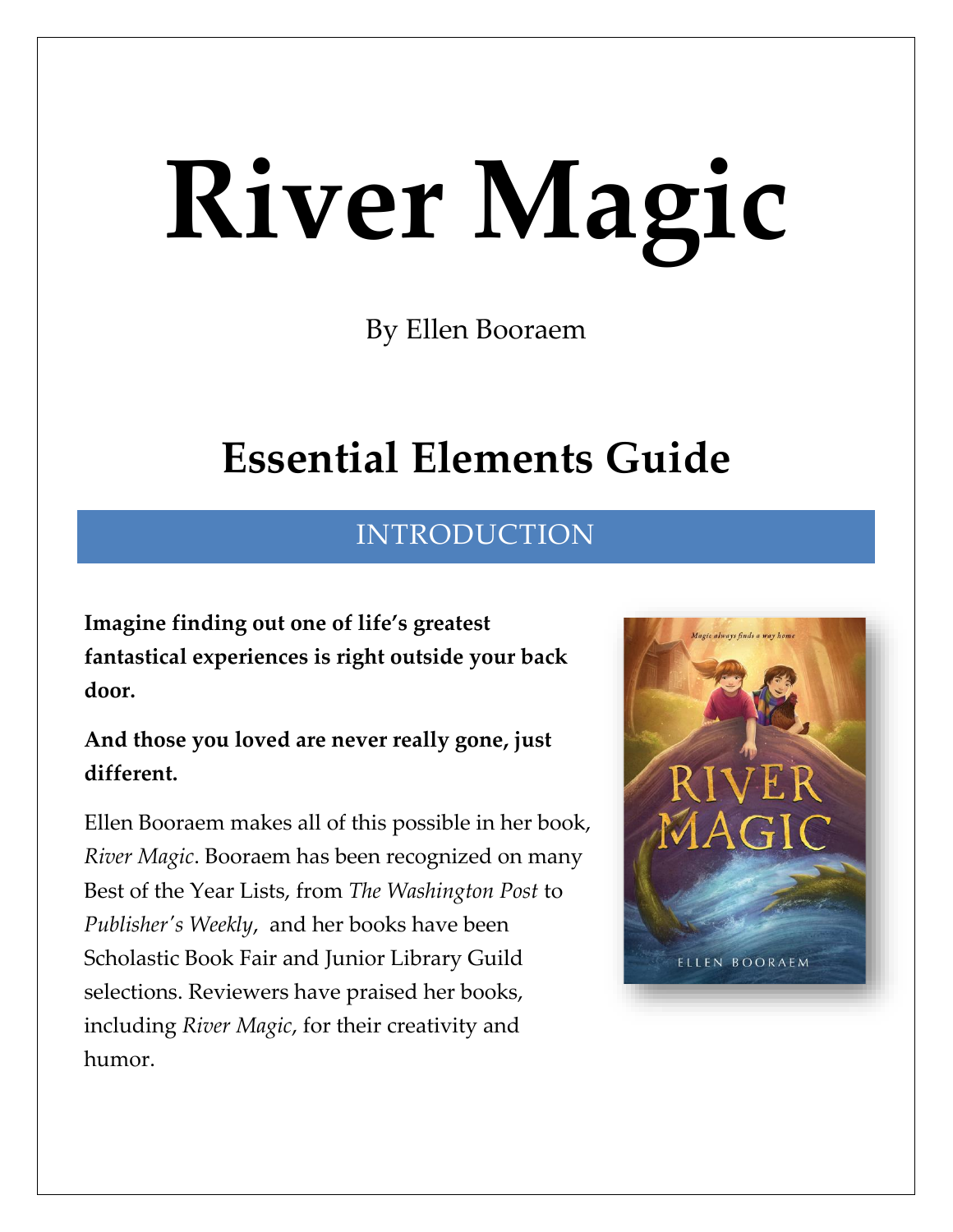*River Magic* introduces us to Donna, who is going through some of life's toughest experiences: She lost her aunt whom she loves and adores; her best friend has deserted her; and her family is struggling financially and emotionally at home. Most of all, Donna, would do anything (really, anything!), to stay at her home for the summer and avoid going to dreaded Cousin Betty's house with Betty's terrorizing twins.

Donna learns that when you feel like everything is your fault and you have no friends left in the world, a little change in perspective (and a wee bit of magic!) can possibly change your course.

This educator guide is aligned with the Common Core Standards and the activities and discussion questions can be adapted to fit the needs and ages of



your students, since you know your students best. The guide, along with your sensational teaching instincts, will help your students dig deeper into Booraem's craft and *River Magic's* universal themes and unique characters—as well as who your students are as individuals—and will remind them to look for the magic that life has to offer, even when it sometimes feels the world has gone a bit crazy.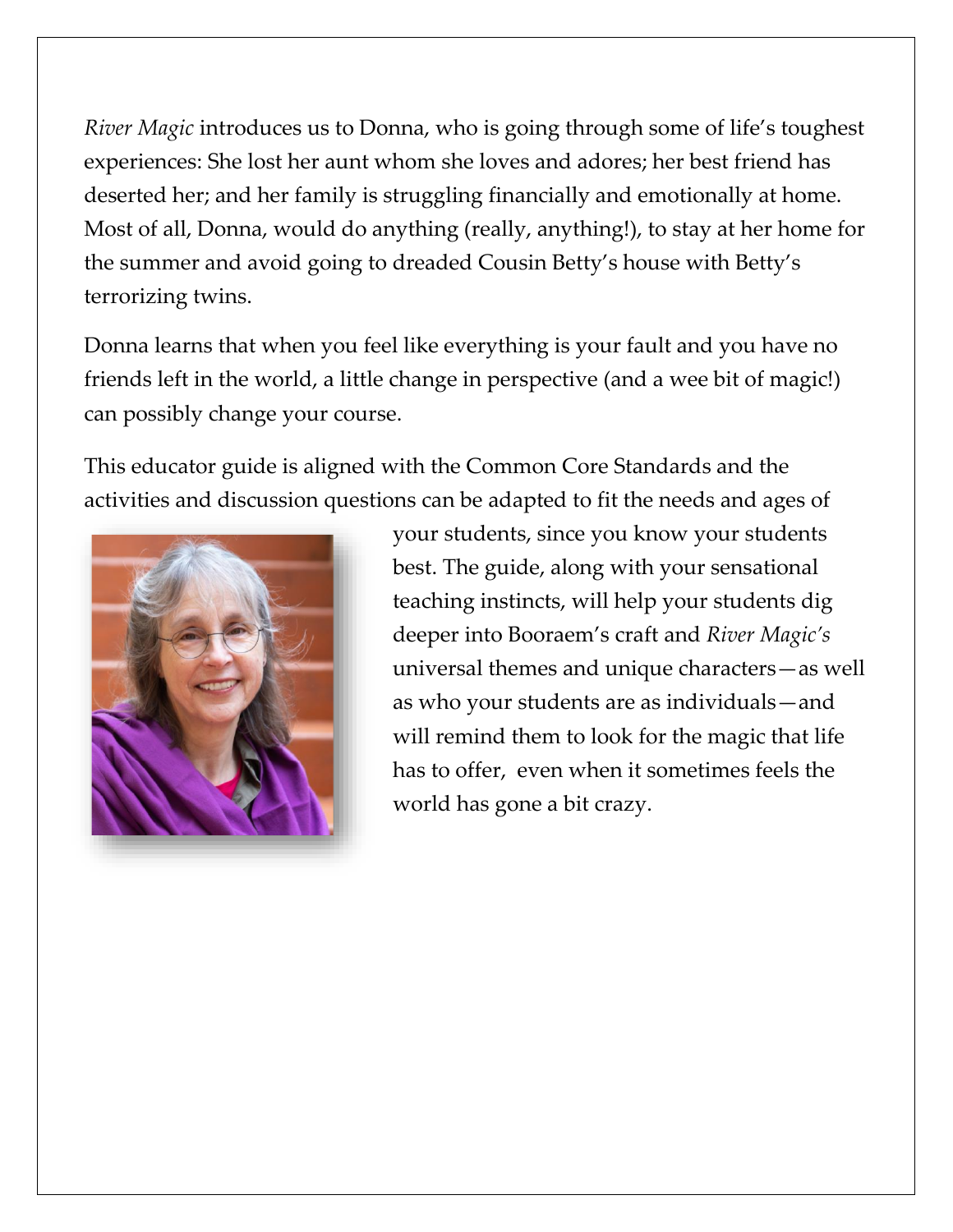## DISCUSSION QUESTIONS

- ❏ The loss of her aunt has deeply affected Donna. Describe how she has been affected. How do we know this? How has losing someone (either a person or pet) affected you or someone you know? *Teachers: this question can be traumatic for some young people. Be sensitive that not all will want to share. And "losing" someone can also mean from a move, a friendship ending, or another type of loss.*
- ❏ Ellen Booraem's writing addresses the complexity of friendship. Sometimes it takes being changed into a chicken to realize how much you have hurt someone else. What qualities do you look for in a friend? How do you know this friend will be one that will stick around through tough times? Which characters (creatures and humans!) do you consider a "good friend" to Donna? Why?
- ❏ What folktale or tall tale do you wish would come true? Why?
- ❏ How would you make the world a better place? How can you leave the world a better place?
- ❏ Rachel let Donna know she was a chicken by stamping her foot three times. What would you do to let someone know you had been changed into an animal? Which animal would you choose to turn into (just temporarily of course!) and which would you never want to turn into? Why?
- ❏ Vilma loves to use the word "betrayal." We hear her use it throughout the book. What does betrayal look like to her? What does it look like to you?
- ❏ Donna talks about perspective and how we see the world on the ground and from the sky. How do you think the world would look if you were on a dragon? How might that make you see things differently?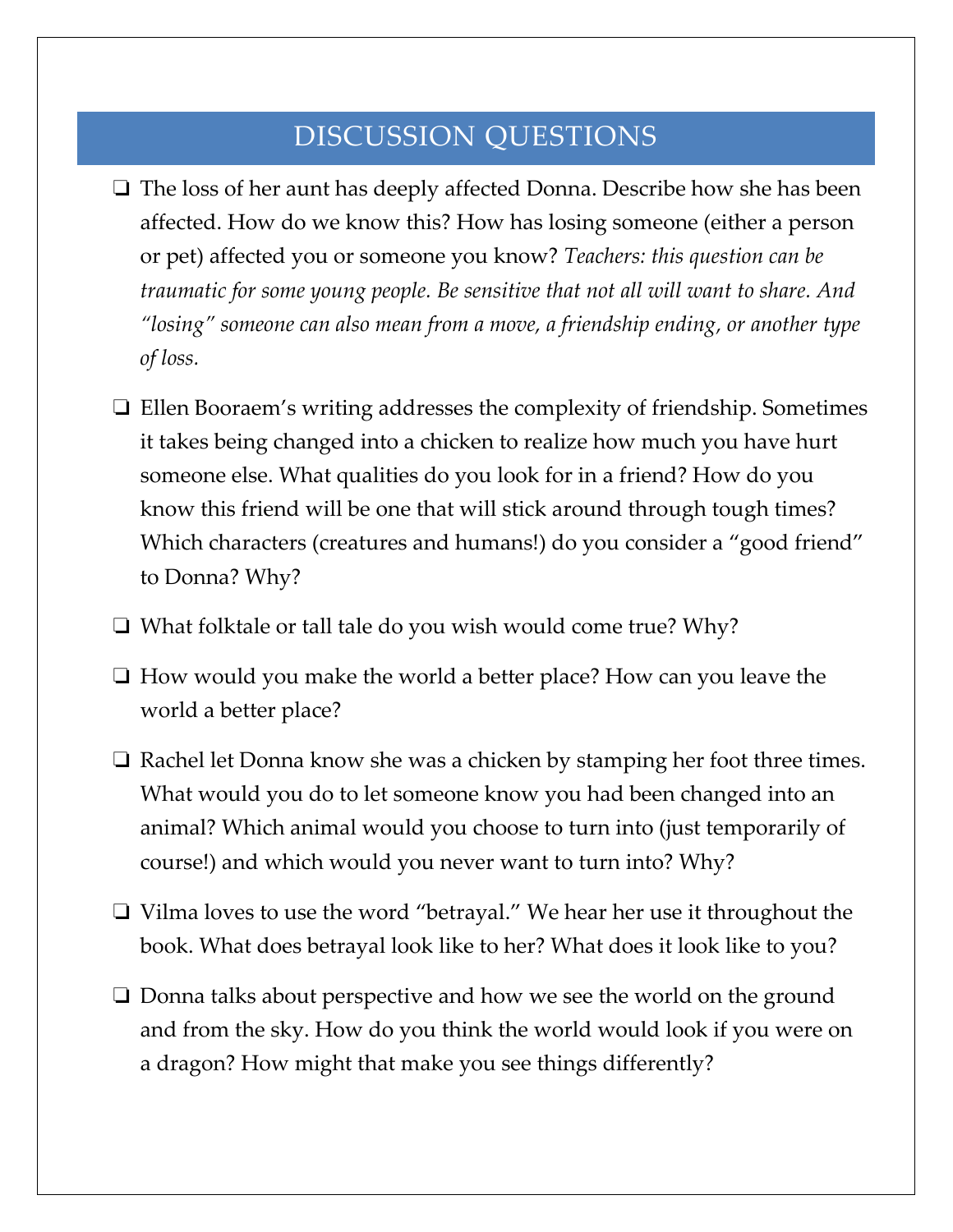- ❏ Vilma loves to use the transmogrification spell when someone upsets her. What spell would you create to use when someone upsets you? What would happen?
- ❏ Margily warned Donna about the curse of the gold and the greed you can't escape. Donna didn't think it would happen to her, yet, she slowly succumbed to the power of it. What are some other items that "hold" us? How have these items changed us as individuals and as a collective society?

### INTERDISCIPLINARY CLASSROOM ACTIVITIES

## Your Guide to Anything

*River runs free, river runs free, like a glittering seam of stars (pg 36).*

Subject: English Language Arts Materials: paper, pencil, computer (optional)

Life can be tough! A little bit of guidance can help make it a bit more

manageable. Donna's Aunt Annabelle leaves her guide book behind to help Donna navigate the challenges in life. She has appropriately named it Annabelle's Guide to Everyday Household Mechanics. This guide is something Donna uses for everything! Discuss as a class the struggles Donna is facing and how her aunt's guide supports her in her

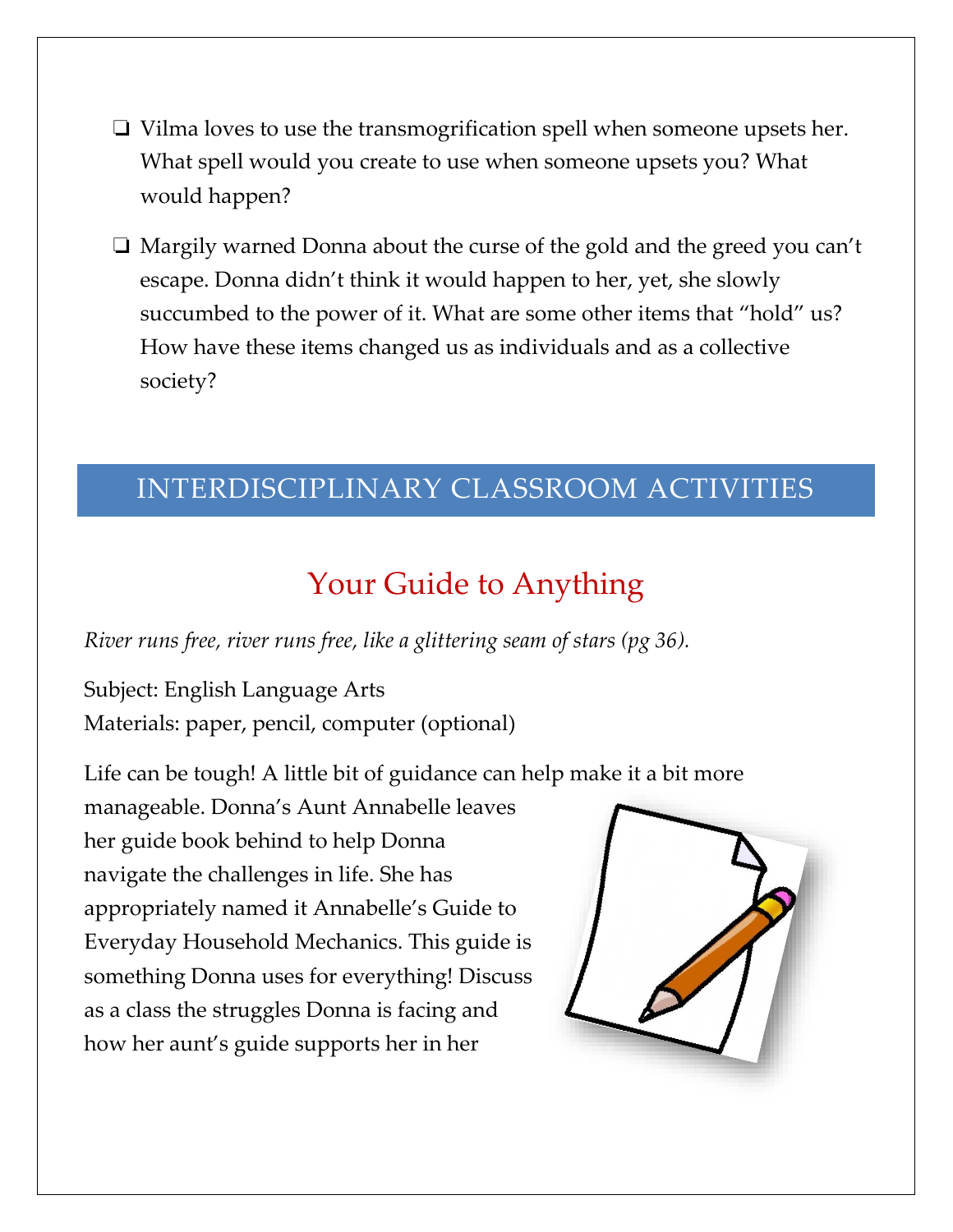journey. Her aunt's guide is an instruction manual created from the mind of Aunt Annabelle - whom Donna misses terribly.

But some of Donna's biggest successes come from within her own self and what she learns along the way. Like Donna, students are often looking for "the right answer." But sometimes the answers lie within themselves. They are so knowledgeable about so much! For example, how to survive school or how to create the best morning routine before school. How to develop skills in a special and loved sport. Or how to forgive a friend when forgiveness sometimes seems unattainable. For this activity, your students are going to create their very own guide for others to read and learn from - just like Aunt Annabelle's.

- ❏ *Cover Page:* Begin with a cover page, a picture, the title, and student's name to draw in readers to this guide.
- ❏ *Poem:* Next should be a poem that resonates with the student. Annabelle loved to quote from the poem *River Runs Free* by David Windle. Give your students time to find the poem that resonates with them and to discuss with a partner what about the poem speaks to them.



❏ *Guidance:* The remaining pages can be anything and everything your students would like to give guidance about. Have them brainstorm what makes them special. What hobbies do they have? What are they good at? If a student is a bit shy about highlighting what makes them so awesome, have them interview a friend or a classmate about themselves to help them along. Some ideas for your students: taking care of or getting along

with a sibling, surviving elementary/middle school, becoming the best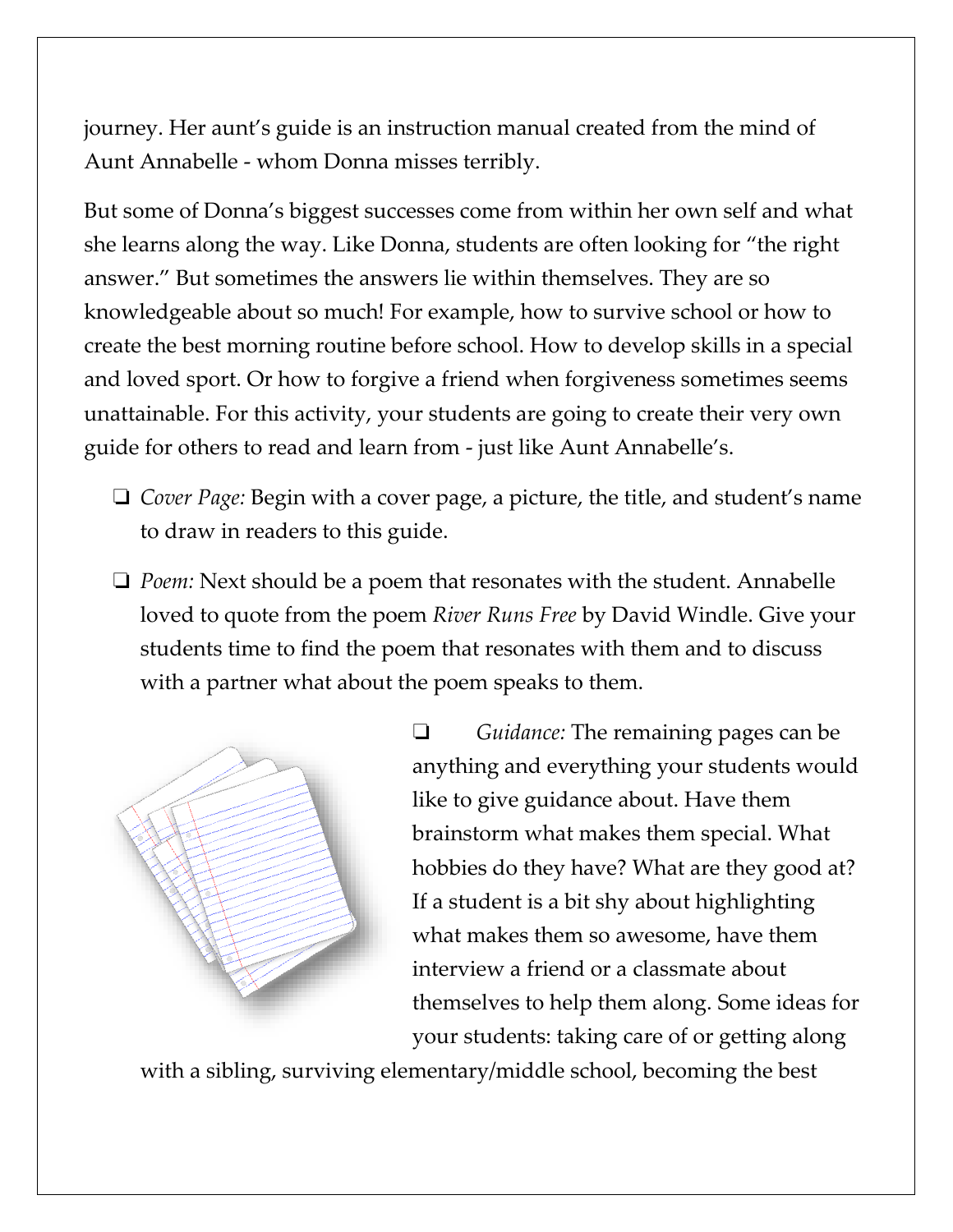gamer, chef's skills and their favorite recipe, choreographing a dance, writing a rap...

- ❏ *Artwork:* Encourage your students to add pictures, digital images, collages to their guide to help others understand better what guidance they are sharing.
- ❏ *Share!* All of this awesome knowledge cannot be kept hidden. Share away! Set aside time for students to share their guides with their peers. Your students can travel around the classroom reading the guides of others and gathering more knowledge. And what a gift these life guides could be if shared with younger students, possibly a local first grade class. Aunt Annabelle would be proud. And your students will shine.

#### *[CCSS.ELA-LITERACY.CCRA.R.5](http://www.corestandards.org/ELA-Literacy/CCRA/R/5/)*

*Analyze the structure of texts, including how specific sentences, paragraphs, and larger portions of the text (e.g., a section, chapter, scene, or stanza) relate to each other and the whole.*

#### *[CCSS.ELA-LITERACY.CCRA.W.2](http://www.corestandards.org/ELA-Literacy/CCRA/W/2/)*

*Write informative/explanatory texts to examine and convey complex ideas and information clearly and accurately through the effective selection, organization, and analysis of content.*

## A Small Act of Kindness

*No act of kindness, however small, is ever wasted (*pg 21).

Subject: English Language Arts, Math, Science/Engineering

Materials: variety of rocks (including shapes and sizes), grass, recycled materials, notecards, construction paper, cardboard, blank white paper, glue or tape and any other found materials you can gather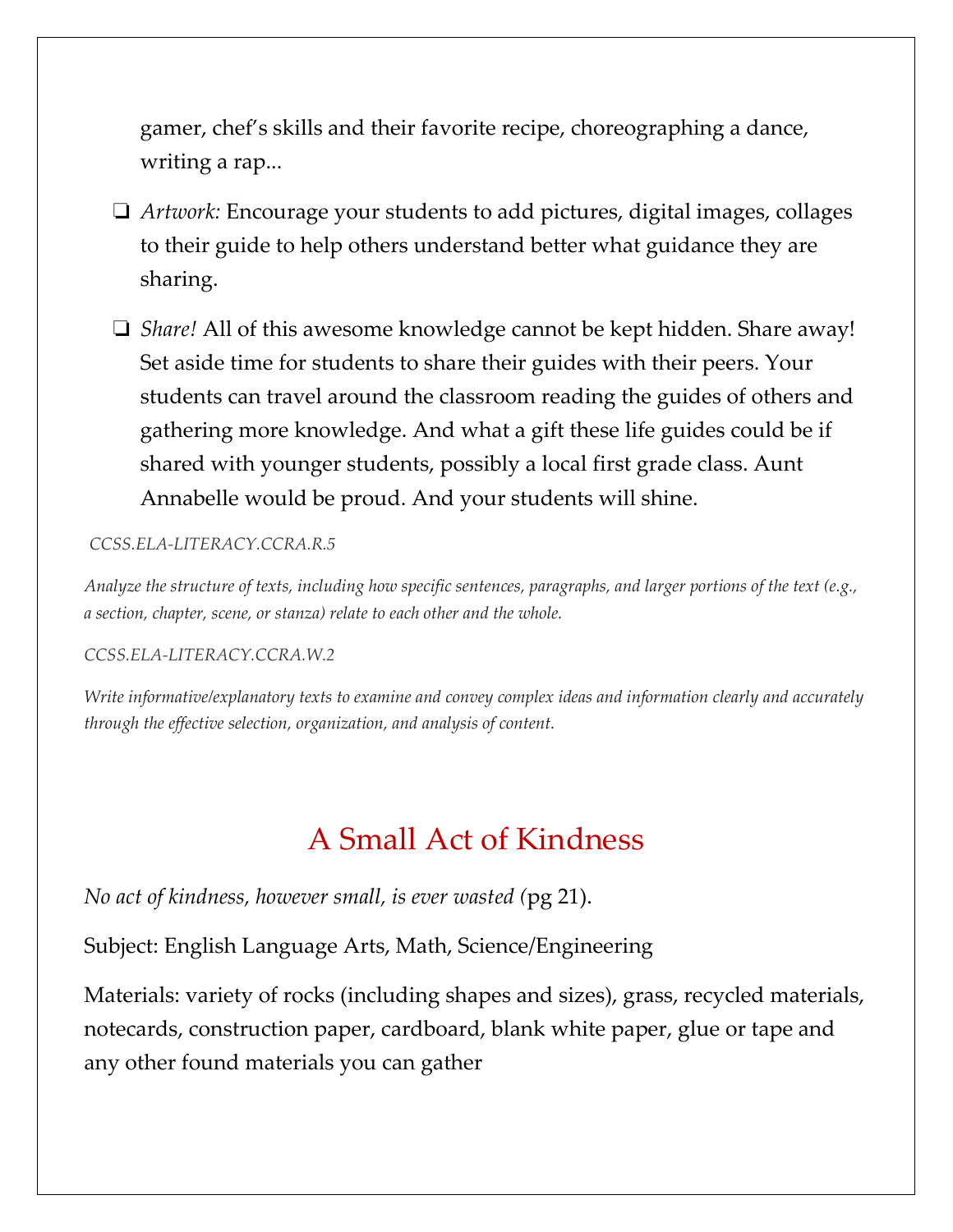Donna, Janice, mom, and Aunt Annabelle create houses by the river for the pixies (pg 36). Although when they built these, Annabelle was the only one who believed they were real, each person put care into maintaining these wonderful little houses. We even find out that seemingly crabby Janice



had been going down to fill up the basins each day!

Whether or not your students believe in pixies or fairies, they have come across creatures, such as ants/worms/caterpillars/flies, that are small. If your students have never seen one of these little creatures, consider reading a few picture books highlighting them and their characteristics. How incredible would it be to build a special place for these small creatures? By creating a structure for this creature, your students will be conducting a small act of kindness - just like the characters in *River Magic*.

#### ❏ **Imagine it!**

Allow your students to work in groups of four. Hand them a blank piece of paper and pencil. Give them time to discuss what creature they want to build a structure for, the characteristics of the creature, the structure they want to build that will support the creature's characteristics, and how they will build it. All of this information will be recorded on the paper.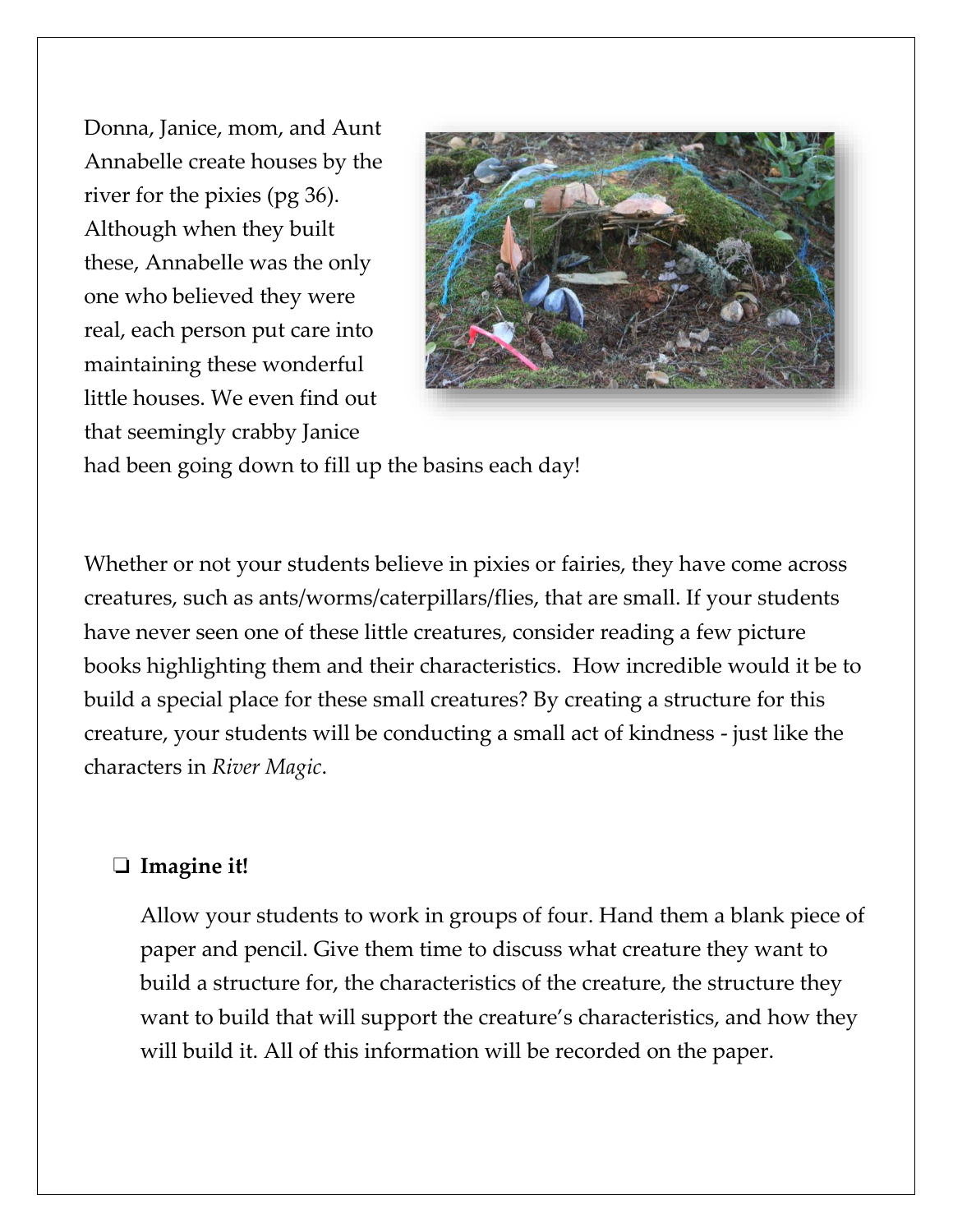*Remind them of the materials (rocks, grass, recycled materials, construction paper, cardboard...) they will have to build*.

#### ❏ **Build it!**

It's time for your students to construct their masterpiece! As a group, they will build their structure using the materials provided, along with their plan. It's not always easy putting together a structure, but the creature will be forever grateful for their kindness. Patience and teamwork will get the job done!

#### ❏ **Share it!**

These incredible structures can't go unnoticed! Give your students time to share what they built, who it is for and how it supports that tiny creature. You can do this as a gallery walk. Give each group an index card. Have them fold it in half (like a tent) and write down who the structure is for and one sentence describing why they built it. Consider placing these new structures around the school, or even better, finding the perfect dry spot outside on school grounds where their structures might actually be explored by real little creatures. (After a specified period of time has passed, as a class be sure to pick up the little structures to help Mother Nature keep clean - another kindness!)

#### *[CCSS.ELA-LITERACY.CCRA.SL.1](http://www.corestandards.org/ELA-Literacy/CCRA/SL/1/)*

*Prepare for and participate effectively in a range of conversations and collaborations with diverse partners, building on others' ideas and expressing their own clearly and persuasively.*

#### *[CCSS.ELA-LITERACY.CCRA.SL.5](http://www.corestandards.org/ELA-Literacy/CCRA/SL/5/)*

*Make strategic use of digital media and visual displays of data to express information and enhance understanding of presentations.*

*NEXT GENERATION SCIENCE STANDARD 4-LS1-2*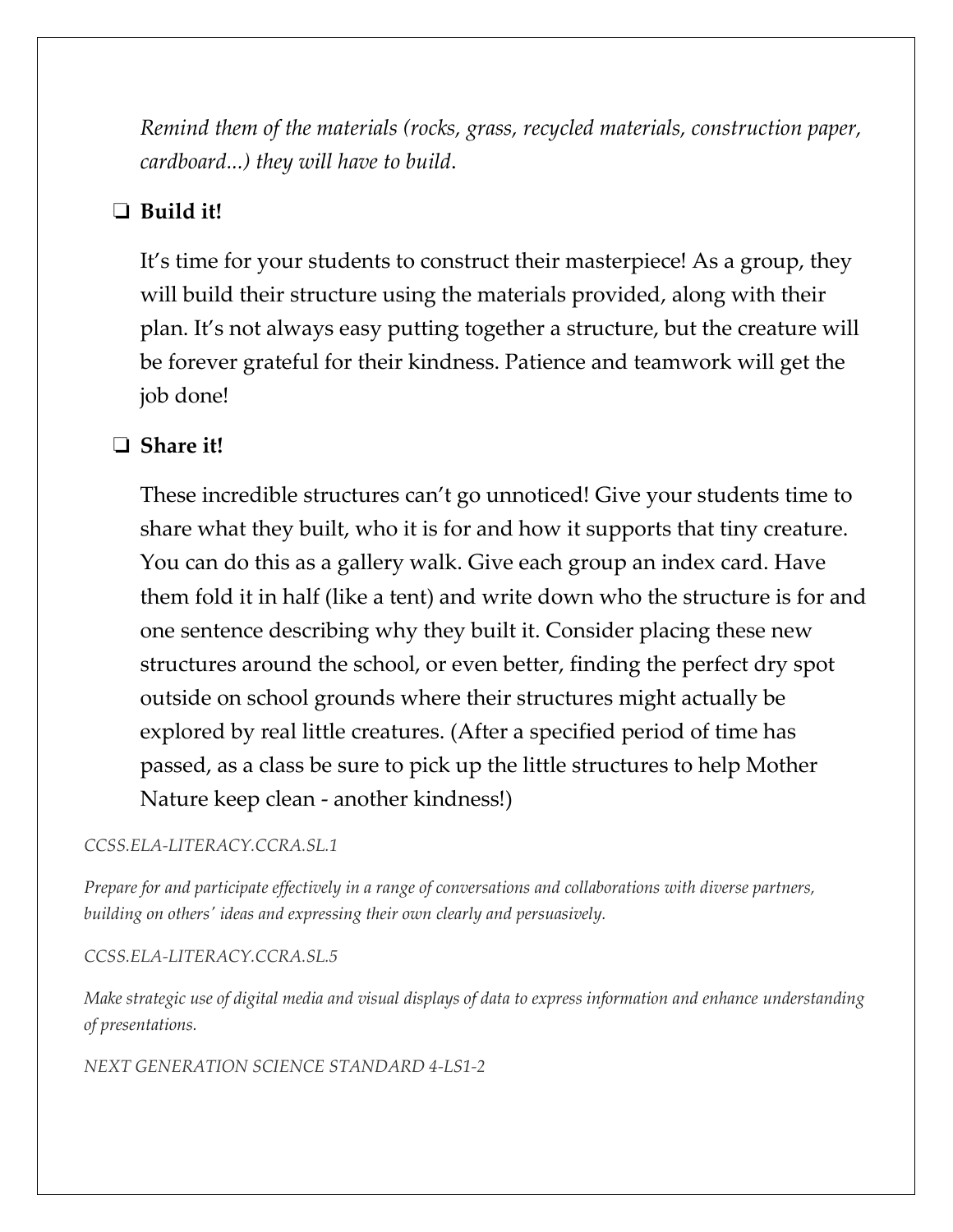*Use a model to describe that animals receive different types of information through their senses, process the information in their brain, and respond to the information in different ways*

## **A Fantasy Walk**

#### Subject: English Language Arts

Materials: clipboard, blank map of school or blank paper, pencil



The mysteries that unravel throughout *River Magic* are skillfully created by the talented writing of Ellen Booraem. She makes the reader wonder just what is real and what is fantasy. Donna and her family live in Maine by a beautiful river. As we soon learn, there is nothing ordinary about the river or the town. Thunder Mages, dragons, and pixies reside in this place thanks to the ley line that runs through it.

Your students probably see their school

and everything around in their everyday lives as nonfiction. However, what if they look a little closer and use their imagination to find the fantasy around them? For this activity, your students are going to go on a fantasy walk. A chance for them to get out of their seats, go on an adventure and think outside the box! They will need a partner, blank map of the school or a blank piece of paper to record the exact places they find the mystical and magical things. This walk will take their ordinary school and make it extraordinary.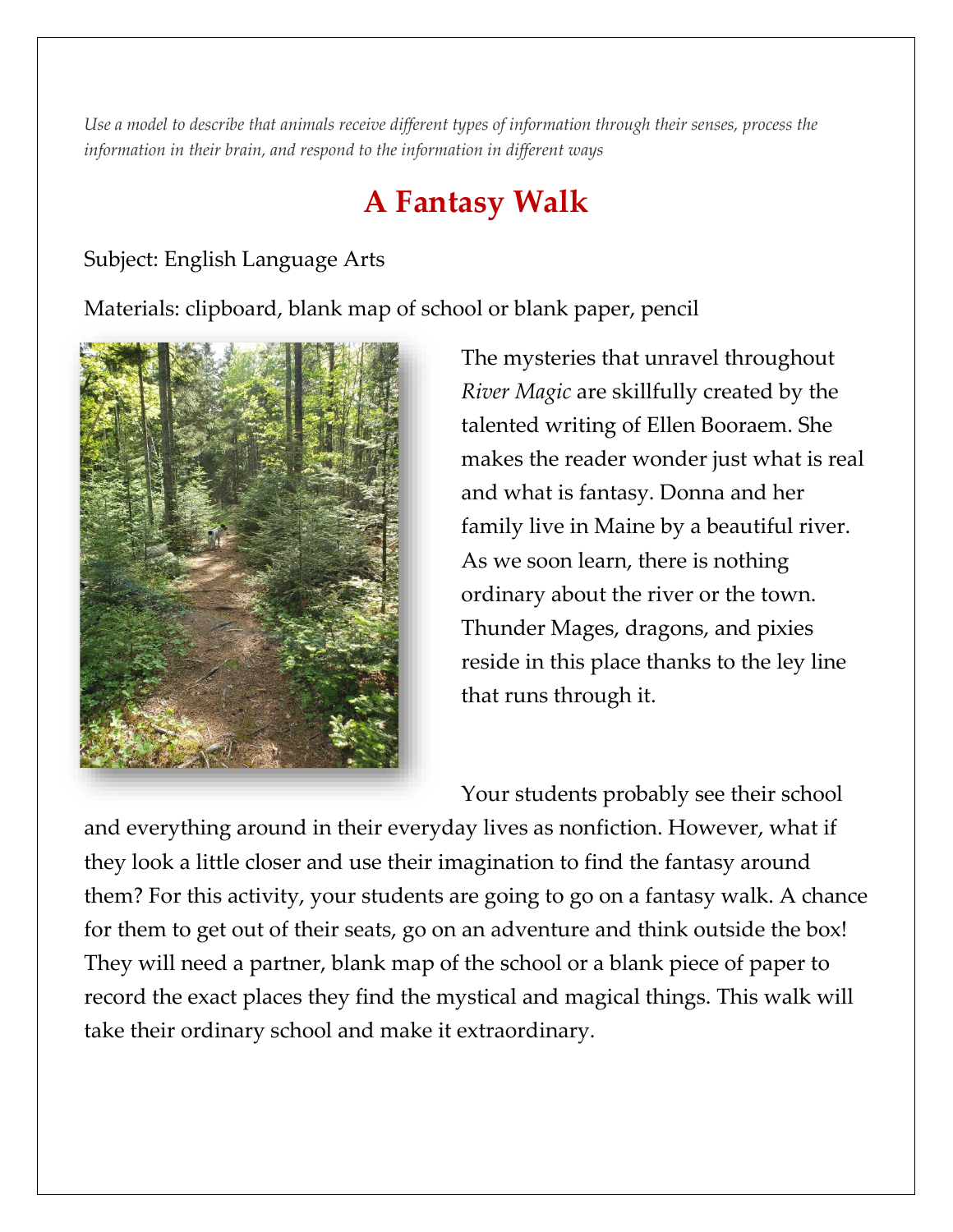- ❏ Tell students they are going on a fantasy walk today and need to find a partner.
- ❏ Have students gather their supplies: clipboard, map of the school or blank paper, pencil.
- ❏ Share with them this list below of items to look for. Have the students write down the list on the back of their paper.
	- ❏ Thunder Mage(s) someone who doesn't quite fit in but seems to have powerful, magical powers
	- ❏ Dragon do you see spikes sticking up anywhere?
	- ❏ Pixies small thing that you see out of the corner of your eye
	- ❏ Pixie houses small house made out of stones or junk
	- $\Box$  Empty candy wrappers left behind by the pixies
	- ❏ Something that went through transmogrification an animal or object that looks oddly familiar
	- $\Box$  a ley line an imaginary line with lots of energy
	- ❏ Water for pixies
- ❏ When they find something from the list, they can record where and what they found on the map. Again, if there are no school grounds maps available, students may draw their own maps with locations they see.
- ❏ Gather the students to go on the fantasy walk.
- ❏ When you return to the classroom, give students some time to share what they found and where they found it.